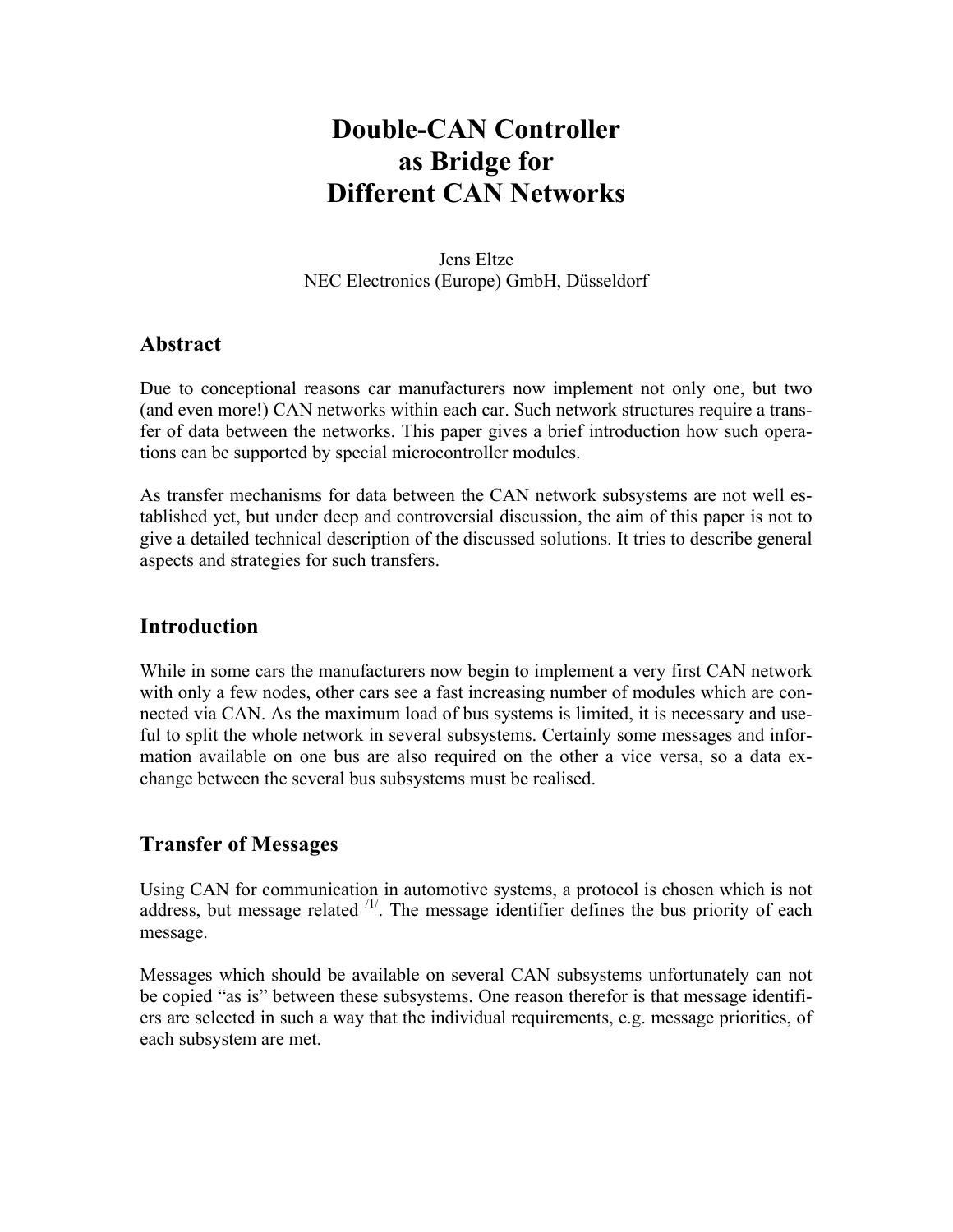Another important aspect is that messages are combined/packed to reduce the busload. As only parts of the data, sent within one message on a bus system, need to be transferred to the other network, a selection of data is necessary.

Last not least the bus speed, and also the message frequency, of the different bus systems is different. That means that a message available on a high-speed bus should not be copied to the low speed bus each time it appears, because otherwise the load of the lowspeed bus would increase drastically. So filter mechanisms (either by time or by appearance) must be available.

### **Strategies to Transfer Data and Messages**

To transfer data between different CAN bus systems there are several solutions possible. Any realistic, that means efficient (performance, flexibility, prices) solution is located between the following two strategies: transfer and filtering done completely by CPU, or transfer and filtering done completely by additional logic. The following figure illustrates the different strategies.



**Figure 1: Strategies to transfer data between different CAN bus systems**

In the personal opinion of the author the "perfect" solution is a bridge module, as shown in the figure above on the left side, which has the same characteristics as a normal CPU core, that means that it is programmable and that it allows manipulation of data. Such an additional "core" would result in a high impact on costs, so it is not reasonable today, but probably within a few years (remember the incredible development speed and the increasing performance with smaller chip sizes).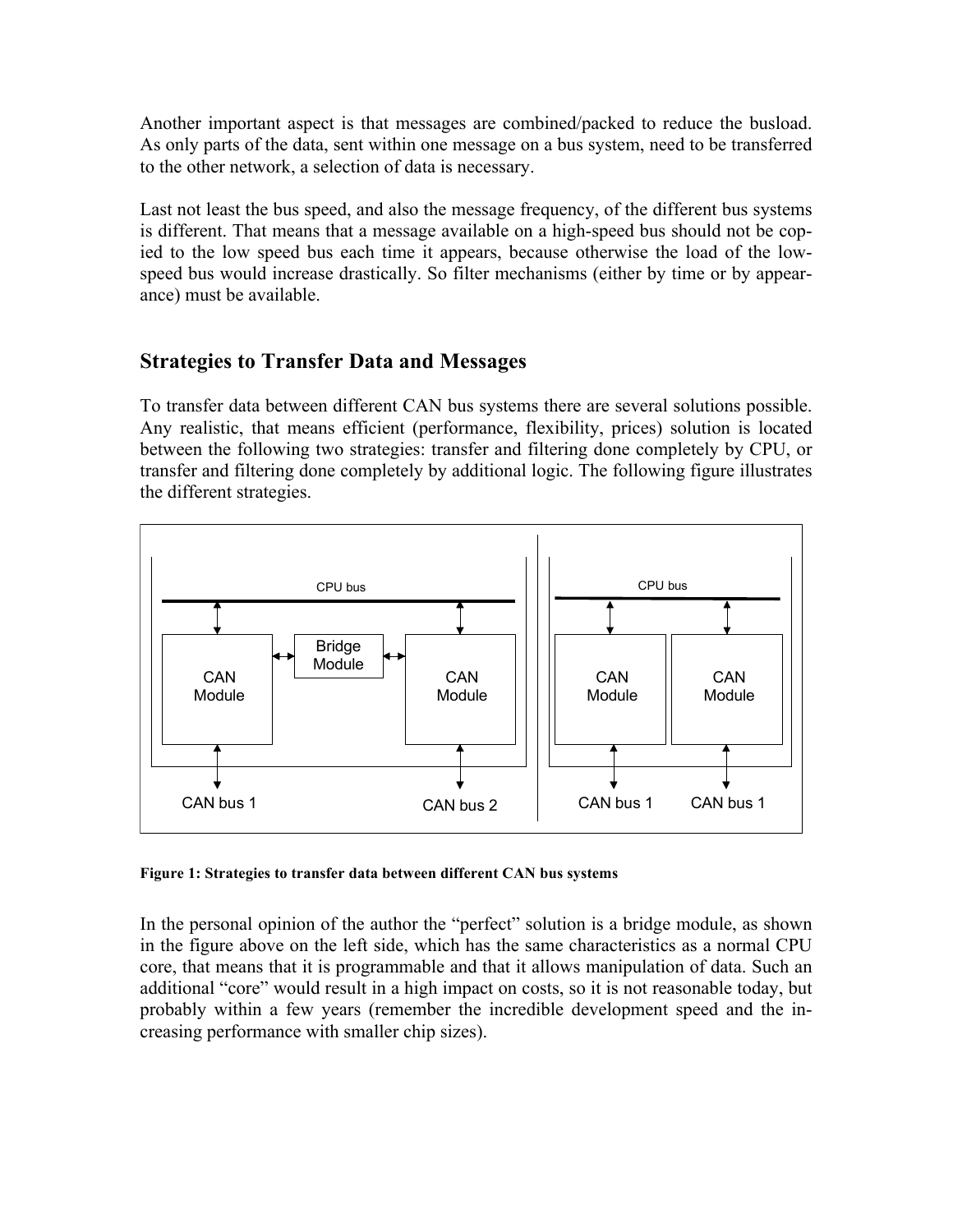The other possibility, shown on the right side of the figure above, used the CPU to do the filtering and transfer of data. This means that the functions have to be executed by software.

While the solution described first allows a nearly "independent" run of the CPU, the other solution requires remarkable activities by the CPU. Especially the CPU load caused by interrupts when receiving messages via the CAN bus has strong influence on the reduction of CPU performance.

As pricing is a major criterion for the selection of components in the automotive area, the selected system has to be chosen carefully. Spending a separate microcontroller just for handling the bridging functions seems to result in non-acceptable costs. Also a new node has to be adapted to the CAN network, which influences the total number of network messages even due to the network management functions.

So actually the bridge function is realised with a microcontroller which is already available for other purposes. To avoid overhead, a location/module is chosen which has to get information from both CAN busses. Looking at actual CAN network architectures the dashboard is such a location, as it needs data from the engine bus system as well as from the body area.

## **Double-CAN as Bridge**

As mentioned above, a separate "core" for the bridge functionality is not competitive in price at the moment. So NEC decided to develop a microcontroller, which allows handling of several CAN networks while serving other applications as well. Therefor NEC designed the new Full-CAN macro and the related device in such a way that is allows the most flexibility for future adaptation and integration.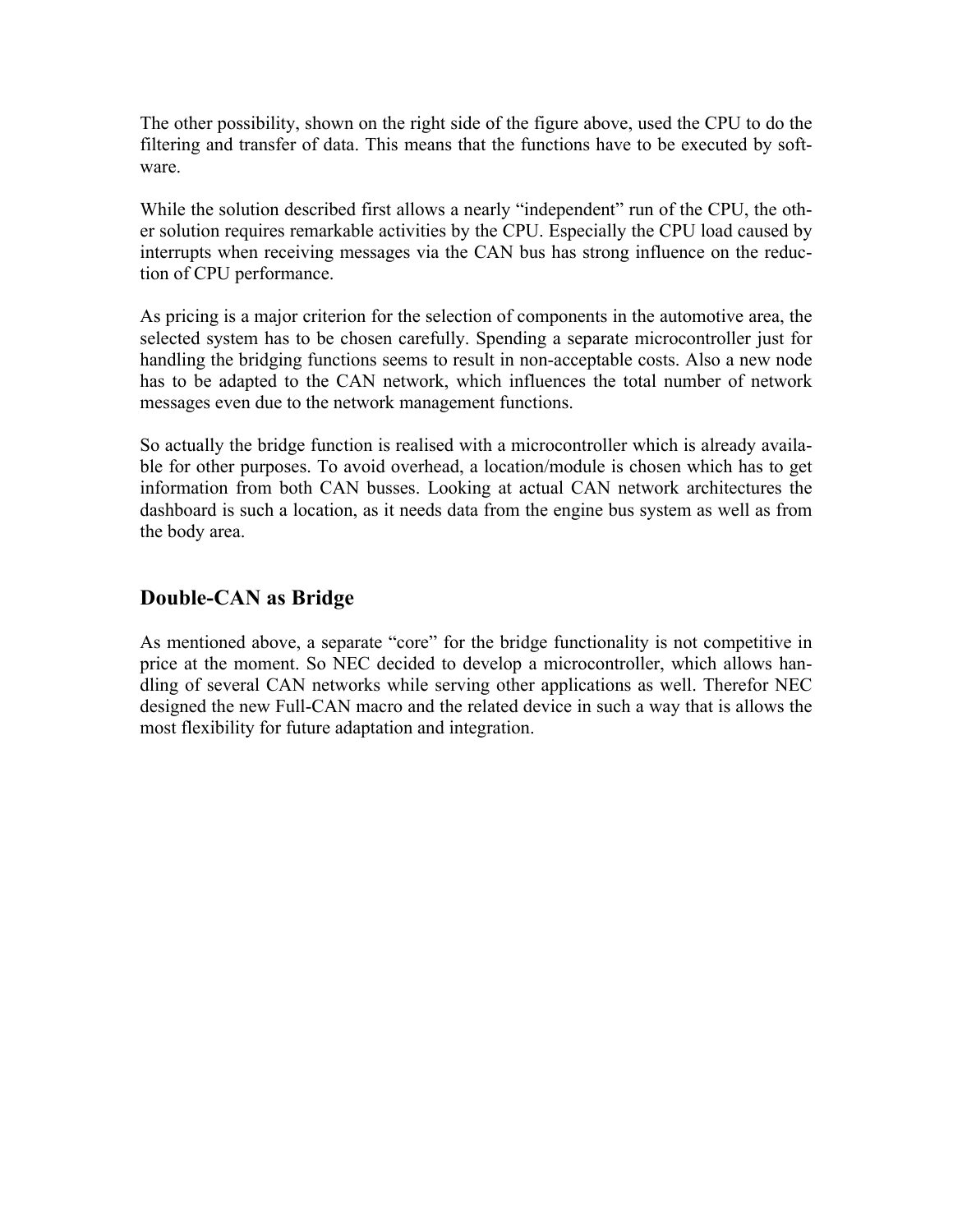#### *Structure of CPU core*

For the first devices NEC's own V850 RISC core<sup> $2/2$ </sup> is selected. The following figure shows the structure of that CPU:



**Figure 2: V850 CPU architecture**

The V850 CPU has an internal 32bit structure, which shows excellent performance at low power consumption. Due to the mixed 16/32bit-instruction set, the code size is comparable to a standard 16bit CISC core, and also the low gate count of the V850 core competes with a 16bit device. Another aspect to mention is the short interrupt response time of V850 cores. If a system is chosen where the transfer is supported by additional hardware, the interrupt response time certainly has no major influence on bridging the data. But if a system needs CPU support for transferring data, it is very important to provide enough CPU performance for the main application. Due to these features a double Full-CAN device based on this core offers the power to handle two Full-CAN interfaces while serving the main application as well.

#### *Structure of Full-CAN macro*

Although a very powerful in-house CAN module is already available (DCAN  $^{3/}$ ), NEC decided to design a new Full-CAN module. Reason therefor is that NEC's DCAN module is ideal for microcontroller which are connected to one CAN node, as it has Full-CAN capabilities on receive side, while transmission of messages is like a Basic-CAN. But for a device that should handle several CAN bus systems, Full-CAN behaviour seems to be necessary on receive side as well as on transmit side.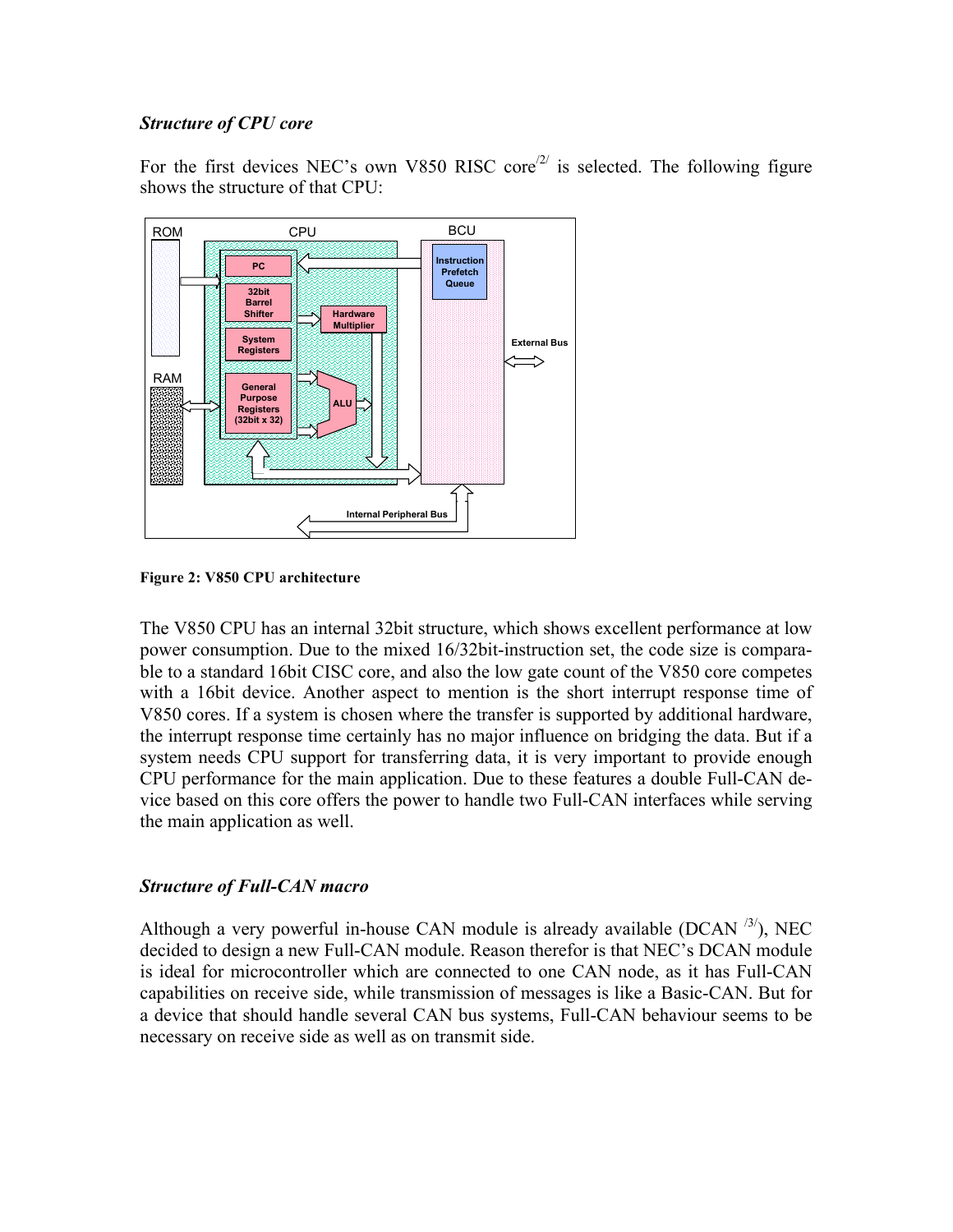

The basic structure of the Full-CAN module is given in the following figure:

#### **Figure 3: Structure of Full-CAN module**

The CAN bus messages and their identifiers are stored in a special RAM area (CAN RAM) which can be accessed either by the CPU or by the CAN Message Handler (CMH). The Memory Access Controller (MAC) controls the access to the RAM. Data consistency – a major topic for CAN designs – is assured by special features of the MAC and by specially designed access mechanisms of the CMH. For easy access to important status information a register area is added to the module.

As known, NEC's  $\mu$ PD72005<sup>/4/</sup> introduced the time stamp functionality to the CAN world a few years ago, which is a base for the global time system support  $\frac{15}{5}$ . Time stamping is now well established in the CAN network systems.

Certainly the new Full-CAN module also handles time stamping of messages. Therefor a separate timer is linked to the CAN module. Whenever a new received message is stored in the CAN RAM, a time tag is automatically added. As for each message in the CAN RAM 16bytes are reserved, though the standard message data could be stored in 14 or less bytes, the remaining 2 bytes are used to store the time indicator (see Figure 4).

The allocation of messages in the CAN RAM is given in the next figure (example for a CAN configuration with 32 message buffers).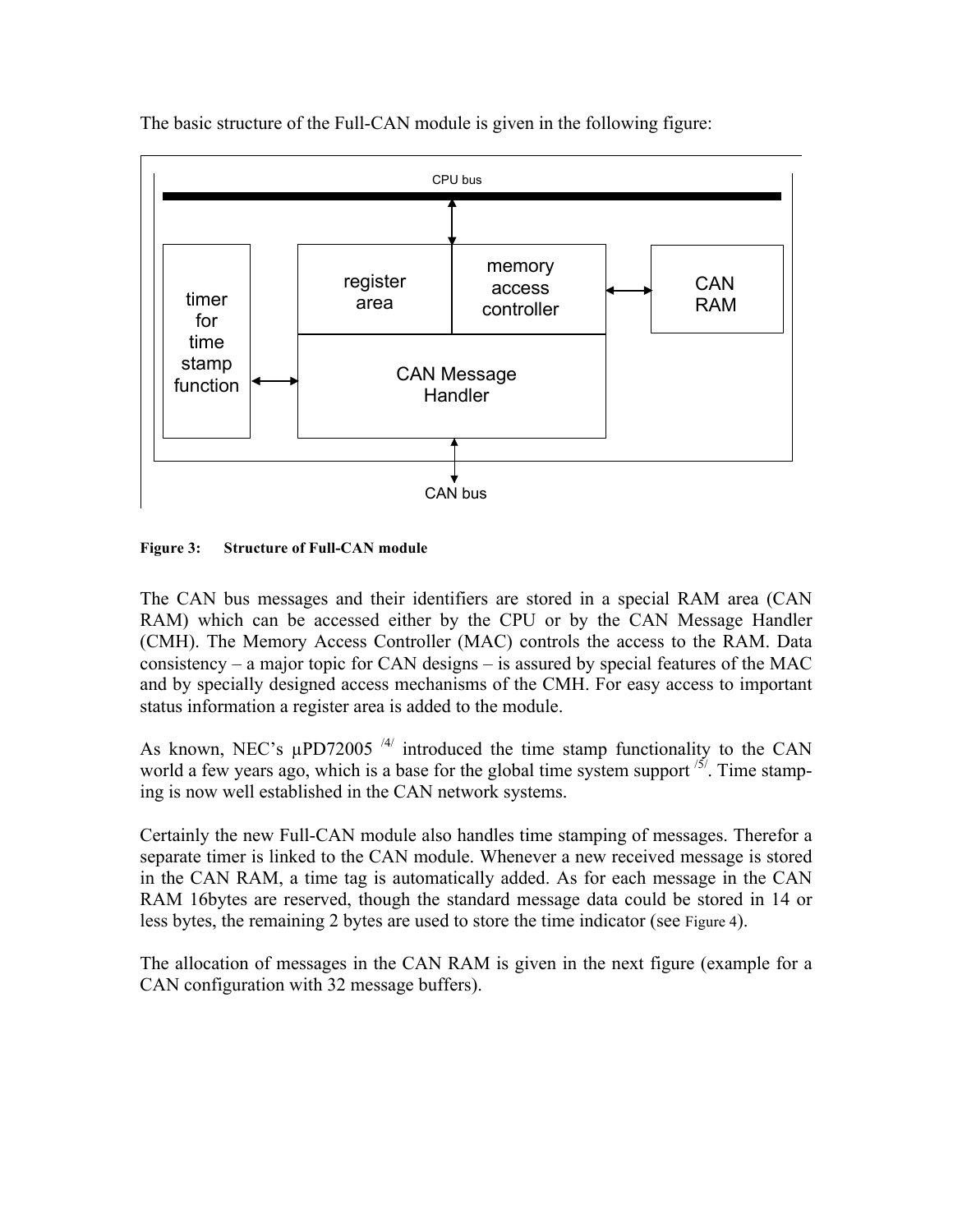

**Figure 4: CAN RAM – message allocation and message buffer structure**

The message area is not split into separate areas for receive and transmit messages. This allows a better handling of messages (by the user software) for adding new messages to the CAN during operation. On the other hand transmission and reception of data requires higher efforts, as all the message buffers have to be scanned.

To reduce the access to the CAN RAM by the Full-CAN module the scan operations for transmission and reception are kind of synchronised. This allows the CPU as well as additional modules, for instance a bridge, to do operations on the CAN RAM without speed reduction. Also an implementation of a high number of Full-CAN messages is possible. Nonetheless Basic-CAN functionality is also available.

## **"Open" Design for Full-CAN macro**

As shown and described in the section above, the RAM area where CAN messages and data are stored, is accessed via a memory access controller. The memory access controller is designed in such a way that it also includes an interface for additional hardware. While for a device with a single Full-CAN this interface could be used for instance to handle network management functions, for a double Full-CAN device a module for the bridging support could be added.

For critical applications where high CPU performance is needed, such a bridge module can reduce the CPU performance required for the CAN handling. For other applications, where normally a 16bit CPU is sufficient, the V850 in combination with the Full-CAN – strategy has enough power to handle both "tasks" without the help of additional hardware. So a cost efficient solution is possible.